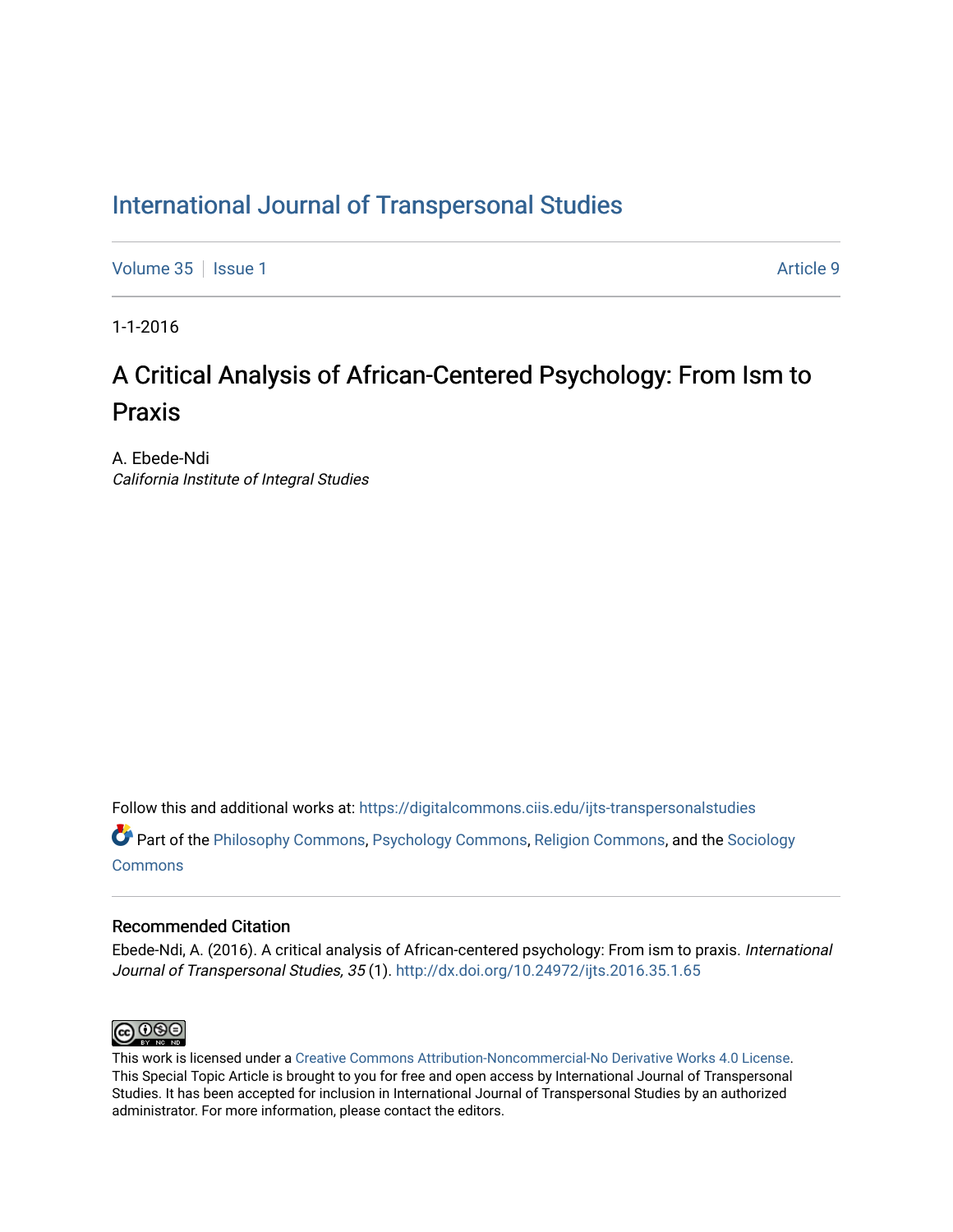# **A Critical Analysis of African-Centered Psychology: From Ism to Praxis**

# *A. Ebede-Ndi*

California Institute of Integral Studies San Francisco, CA, USA

The purpose of this article is to critically evaluate what is perceived as shortcomings in the scholarly field of African-centered psychology and mode of transcendence, specifically in terms of the existence of an African identity. A great number of scholars advocate a total embrace of a universal African identity that unites Africans in the diaspora and those on the continent and that can be used as a remedy to a Eurocentric domination of psychology at the detriment of Black communities' specific needs. Another group of scholars argue for a relative African identity, emphasizing diversity and differences among African people both on the continent and in the diaspora. Considering that the earlier works in the field focused on laying its ideological foundation, this paper suggests that African-centered psychology and mode of transcendence should: (a) move beyond discussions on ideologies and identities, (b) concentrate on developing practical applications of its guiding principles, and (c) reclaim the relevance of an African history, memory, and past. In other words, having reclaimed African history, memory, and past, African-centered psychology can move away from ism and advance toward more praxis..

### **Keywords:** *African-centered psychology, African studies, Afrocentrism, Négritude, Pan-Africanism*

I<sub>cou</sub> n their overview of transpersonal psychology's growth trajectory, Hartelius, Caplan, and Rardin (2007) reflected that "the growing transpersonal community could benefit greatly from transpersonal associations throughout Asia, Africa, and Latin America—not so Westerners might come as missionaries and teach the transpersonal, but because the Western community needs the participation of these communities" (p. 17). In addition, they argued that "if transpersonal psychology aspires to be a fully integrative human psychology, a psychology that is not only East-West but also North-South, it will need to invite voices from the rest of the world" (p. 17). Towards the purpose of redressing this imbalance, this article presents an overview of the field of African-centered psychology/studies and mode of transcendence. The focus here is not to describe specific African-centered transpersonal phenomena, but to critically evaluate the field and offer suggestions for a more practical direction.

This article aims not only to engage scholars within the field of African-centered psychology, but also to inform psychologists of non-African-centered descent of the literature and praxis in the said field, and argue for more professional attention within the field of psychology to the needs of Black communities and the ways to address those needs. Embedded in this discussion is the premise that one cannot argue for the relevance of an African-centered psychology without an a priori recognition of the existence of an African history, memory, and past. The following section attempts to define key concepts that are relevant to understand the history of and the discussion within the scholarly field of African-centered psychology.

#### **The Question of an African Identity**

There are opposing views about the existence of an African-<br>
an African identity and the nature of an Africancentered psychology. Africa is a continent of 54 countries, and each country has its own tribes and cultures; it is then not possible to describe an African-centered psychology that represents all Africans. However, in order to understand the conversation around the idea of an African-centered psychology, it is necessary to define related concepts. A quick search of the term "Africancentered" redirects one to the notions of "Afrocentrism," "Afrocentricity," or "Africology," which is the study of Black, African, African American, Africana and/or Afro-American.

*International Journal of Transpersonal Studies*,  $35(1)$ , 2016, pp. 65-77 *International Journal of Transpersonal Studies*,  $35(1)$ , 2016, pp. 65-77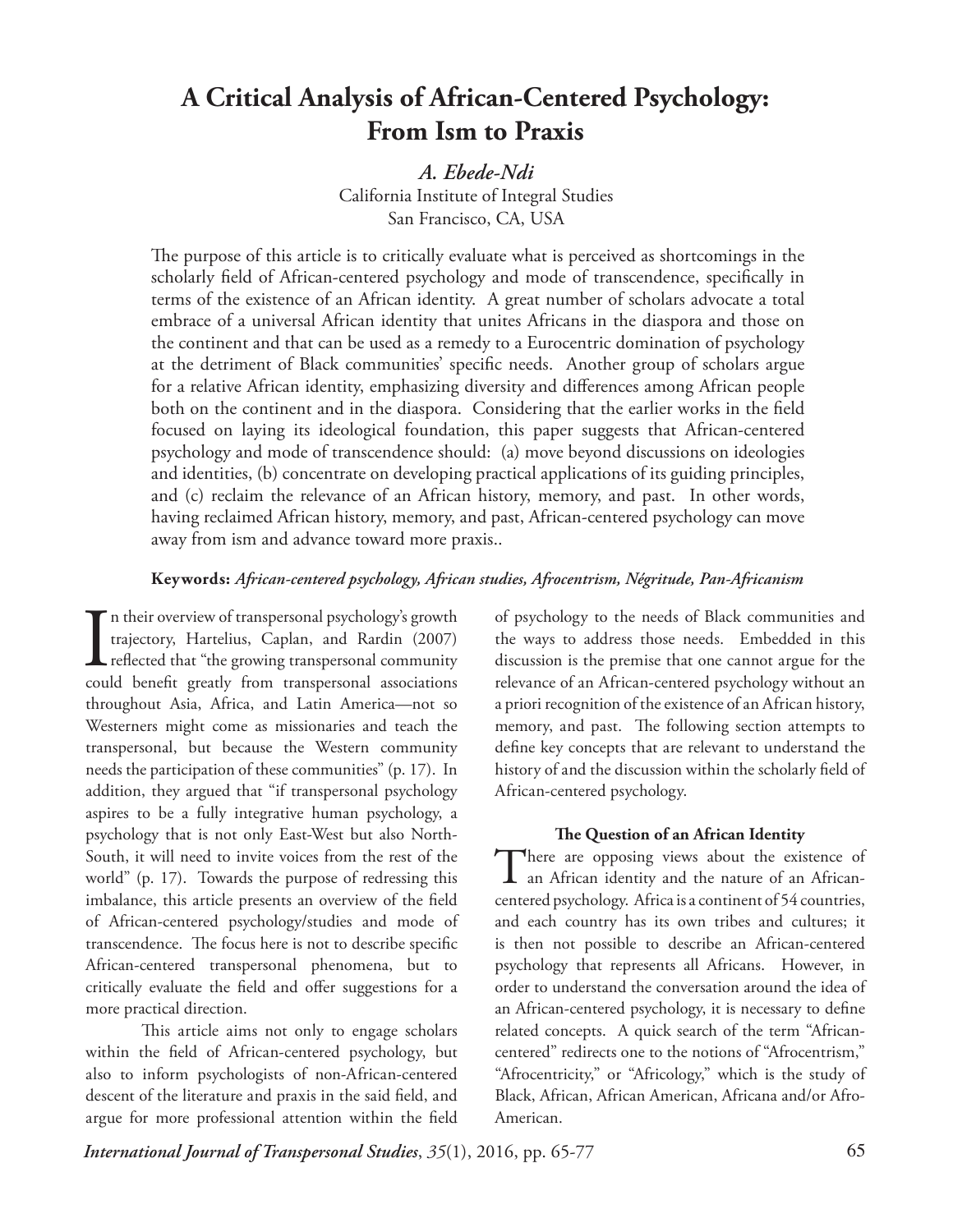### **Afrocentrism or Afrocentricity**

The term *Afrocentrism* is believed to have originated in 1962 (Moses, 1998) and *Afrocentricity* in the 1970s (Thairu & Wahinya, 1975). Both terms are used essentially as a cultural ideology or worldview by mostly African Americans and Africans of the diaspora. Even though Afrocentric ideas may date back at least to the 1890s (Conyers, 2004), the concept was revived in the 1960s and 1970s. African American intellectuals, inspired by African-centered scholars' groundbreaking works of the late nineteenth and early twentieth centuries (i.e., Du Bois, 1903, 1915, 1933, 1939; Fanon, 1952, 1961; Guthrie, 1976; Jones, 1972; Nobles, 1974), and motivated by the Civil Rights movement and the development of African American Studies programs in universities in the United States, sought self-determination through the rehabilitation of their African cultural heritage.

The term Afrocentric has been traced by Derrick Alridge to W. E. B. Du Bois who used it in the 1960s, but it was Asante who appropriated the term and popularized it in *Afrocentricity: The Theory of Social Change* (1980) and later in *The Afrocentric Idea* (1998). Asante (2000) stated that the Afrocentric idea as a cultural configuration was distinguished by five characteristics:

- 1. An intense interest in psychological location as determined by symbols, motifs, rituals, and signs
- 2. A commitment to finding the subject-place of Africans in any social, political, economic, or religious phenomenon with implications for questions of sex, gender, and class
- 3. A defense of African cultural elements as historically valid in the context of art, music, and literature
- 4. A celebration of centeredness and agency and a commitment to lexical refinement that eliminates pejoratives about Africans or other people
- 5. A powerful imperative from historical sources to revise the collective text of African people.

Akbar (1991) argued that Afrocentricity involves the identification of the continuous ancient voice in its call to a realization of an authentic African people. His aim was to develop an African agency that does not derive from the negative aspects of being "Black" people on the continent or anywhere in the diaspora. He emphasized

the positive features of basic African philosophy that dictate the values, customs, attitudes, and behaviors of Africans in Africa and in the New World (Nobles, 1980), and the reclamation, re-ascension, and revitalization of an African psychology (Noble, 1986).

The end of slavery in the United States in the 1860s and the decline of colonialism in Africa in the 1960s were major social changes that created conditions for the rise of Black consciousness around the world. But it was in the United States that such changes received transformational impetus. African American intellectuals, who constantly lived under Euro-American organized racism and repression, needed to develop a counter-narrative where they could self-determine. Afrocentrism became a counter-narrative that seeks to highlight the contributions of African people worldwide (Asante, 1980, 1998, 2000).

### **Critique of Afrocentrism**

Afrocentrism is generally defined as the study of African peoples using an Africa-centered lens. The problem with this definition is the placement of Africa at the center of any analysis of African history and culture, including the African American experience (Oyebade, 1990). Conflating the African and African American experience could present some methodological challenge. For example, in the early 1960s, Africacentered historiography scholars consciously grounded their research in African methodology; but, Oyebade (1990) argued, "the theoretical conceptualization of an Africa-centered approach is the handiwork of Afrocentric scholars such as Molefi Kete Asante, Tsheloane Keto, Mualana Karenga, and a host of others based in the United States" (p. 233). Shifting the focus from methodology to theory may open the field to different kinds of ideological interpretations. Yet, what the field needs today is to move away from ideological ism and focus more on methodological praxis.

Critics argued that Afrocentrism, as an ideology, offers little more than "a psychological and therapeutic feel-good-together philosophy" (Adeleke, 2009, p. 180) or a new reconstruction of world history full of historical myths and legends (Shavit, 2001). Cain Hope Felder (1994) warned Afrocentrists not to demonize categorically all white people, vilify European heritage to the point that Europe epitomizes all the evil in the world, and that gross over-generalizations and using factually or incorrect material is bad history and bad scholarship. Despite the critics' opinion, Afrocentrism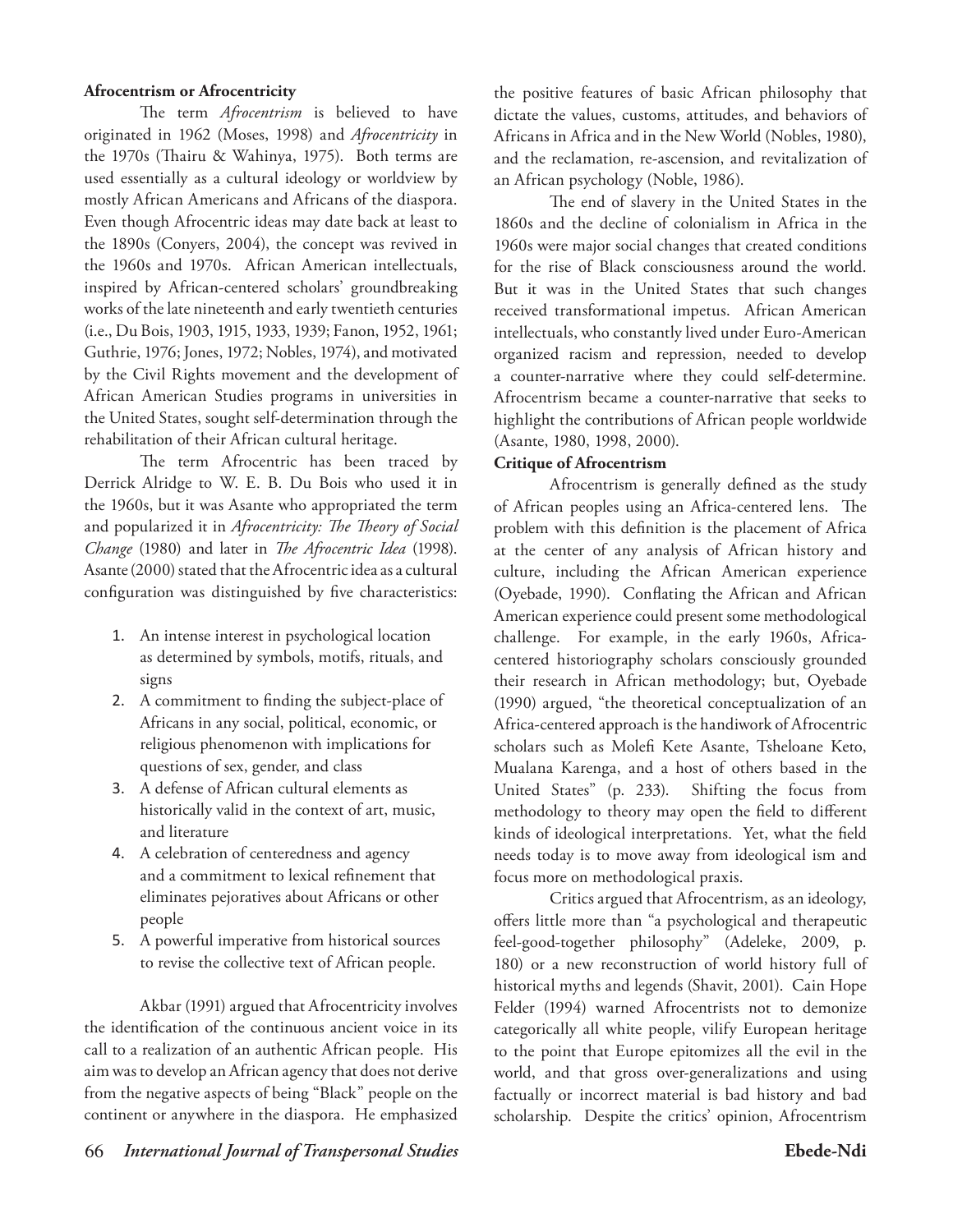is an important aspect of a Pan-African conversation about the identity and the relevance of the knowledge of Africans on the continent and in the diaspora.

### **Pan-Africanism and the Diaspora**

Pan-Africanism is an ideology and movement that encourages the solidarity of Africans worldwide. It is based on the belief that unity is vital to economic, social, and political progress and aims to "unify and uplift" people of African descent. In psychology, Pan-Africanism could be understood as the common lived experience, felt emotion, and shared memory of African people on the continent and in the diaspora. In his definition of diaspora, Safran (1991) said that its constituent elements include:

Dispersal from a homeland, often by violent forces, the making of a memory, and a vision of that homeland, marginalization in the new location, a commitment to the maintenance/restoration of the homeland, and desire for return and a continuing relationship and identity with the homeland that shapes the consciousness and solidarity of the group. (pp. 83-84)

This definition illustrates the motivating sentiment behind the Pan-African movement of the early twentieth century. Pan-African ideas could be traced back to the first resistance on the slave ships—rebellions and suicides—through the constant plantation and colonial uprising and the "Back to Africa" movements of the nineteenth century (PADEAP, 2011), and emerged as a distinct political movement initially formed and led by people from the diaspora who focused on the struggles of the African people against enslavement and colonization.

The use of diaspora emerges directly out of the growing scholarly interest in the Pan-African movement in particular, and in Black Internationalism in general, that began to develop in the 1950s. The need for the reunification of diasporic and continental Africans was expressed decades earlier (Du Bois, 1933). This movement was born out of the necessity to confront or heal the slavery legacy through racial organization: through ideologies of a real or symbolic return to Africa (Edwards, 2001). In this way, Africans of the diaspora imagined a unified identity that was dependent on a common relationship to Africa.

In 1900, Henry Sylvester Williams from Trinidad called a conference that took place in London, UK, to protest the stealing of the lands in the colonies, racial discrimination, and other relevant issues of interest to

Blacks (PADEAP, 2011). In 1919, an African American, W. E. B. Du Bois, convened the first Pan-African congress in Paris, France, demanding the independence of African nations. Further congresses—essentially extended meetings of like-minded Africans searching for a way forward—were held in 1921 in London, Brussels, Paris, in 1923 in London and Lisbon, and in 1927 in New York (PADEAP, 2011). Arguably, the most important Pan-African congress was held in 1945 in Manchester where a large number of African representatives from the continent attended for the first time, which resulted in a gained momentum that contributed to the independence movements of the 1950s and 1960s.

Throughout the twentieth century, cultural Pan-Africanism weaved through the political narrative the Harlem Renaissance, Francophone philosophies of Négritude, Afrocentrism, Rastafarianism and Hip Hop (PADEAP, 2011)—advocating self-determination of Blacks. In 1974 the 6th Pan-African Congress took place in Dar Es Salaam, Tanzania, fueled by the radical Black movements that swept the diaspora, espousing militant Black pride, fighting White domination with Black separatist organization, and advocating the global unity of Black people struggling for liberation. The 7th Congress in Kampala, Uganda, in 1994 set up a permanent organizational structure to carry forward decisions taken at the Congress meetings. There were and still are inherent divisions and debates within the Pan-African movement, according to PADEAP (2011): is Pan-Africanism a movement of the people or has it now been taken over by governments, are Black Africans of Sub-Saharan origin the only true Africans? Pan-Africanism may not be different from any other broad-based and passionate political movement, namely the Black Lives Matter movement in the USA. **Critique of (Pan) African Identity**

At the heart of the Pan-African debate is the question of an African identity. Scholars argue that the very idea of an African identity is a conflation; it is the main fallacy upon which the concept of an African diaspora largely depends on for its validation (Hartman, 2007; Mengestus, 2007). African identities, such as African languages, are inventions, mutually constitutive existential and epistemic constructions: "Invention implies a history, a social process; it denaturalizes cultural artifacts and practices, stripping them of primordial authenticity and essentialism" (Zeleza, 2006, p. 14). The idea of Africa is complex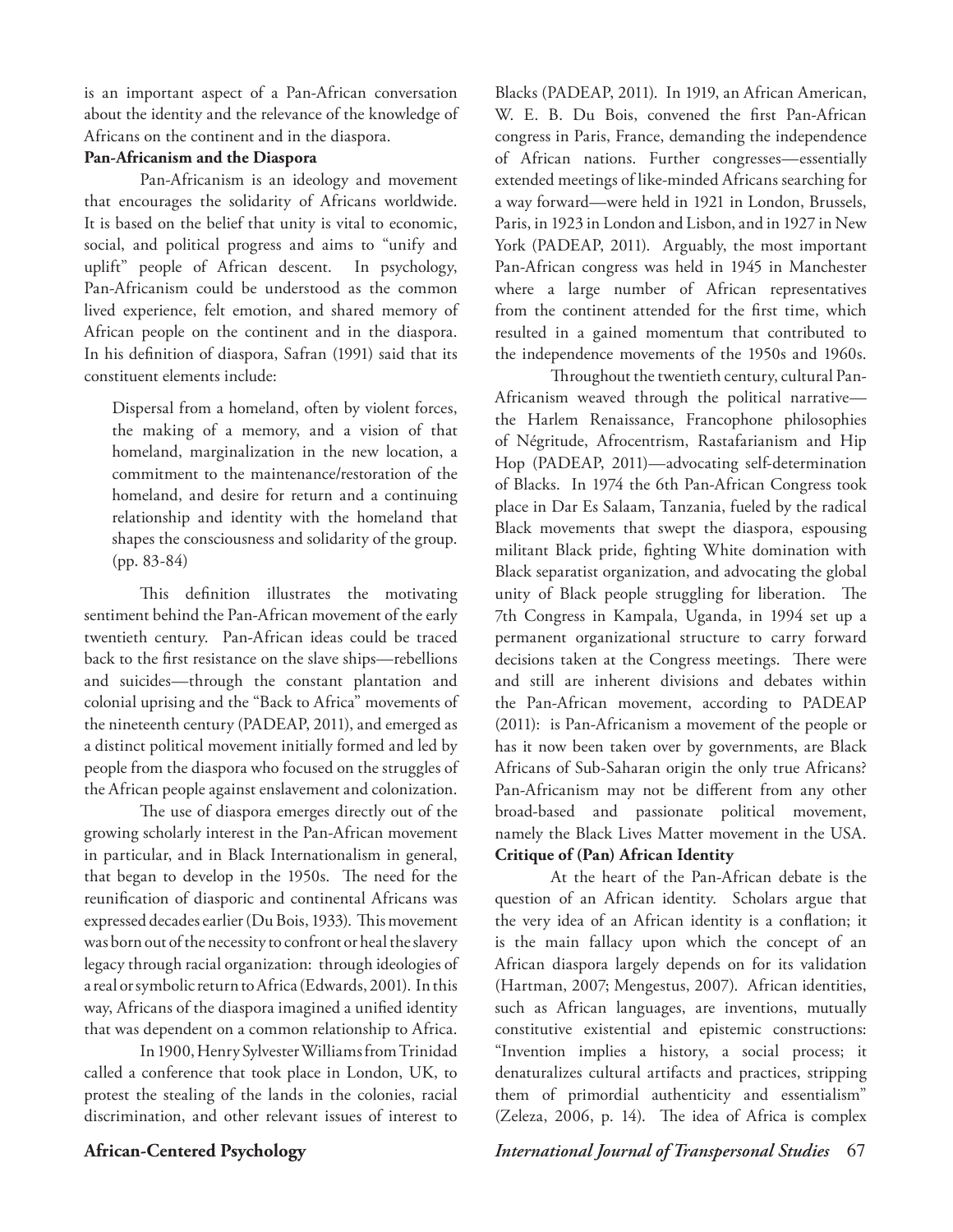and any attempt to define it may swing unsteadily between the poles of essentialism and contingency.

The essentialist pole comes from a critique of racial purity in Euro-America and posits that Africa arises from similarly complex crossings across race and ethnicity. With this stance, some scholars may argue, Du Bois (1915, 1939) may be taking interethnic crossing to be as identity-constituting and identityfracturing as interracial crossing. The flip side of that argument, they might say, is the view that imposes a model of racial homogeneity onto ethno-diversity, flattening important differences among various African people, and underscoring the question of who is the only true African. However, this position may be shortsighted especially when looked at it through the lens of postmodern essentialism. When Du Bois (1903) discussed the notion of double consciousness he was suggesting that Blacks were simultaneously inside and outside the West and developed two senses of self: one from within their respective communities and the other from a larger Eurocentric dominant culture. This double consciousness may not only apply to the perceptions and representations related to interracial and interethnic crossings but could be applied to interracial marriages as well. The general point Du Bois was making with his color-line theory was to reflect on the role of race and racism in history and society, calling the world's attention to an eventual response of the oppressed, who happened to be people of color to the oppressors, who happened to be Whites or people of European descent. Such an argument did not necessarily contradict Du Bois' Pan-African ideas and demand for the liberation of African nations and Black (color) people everywhere, on the contrary, it confirmed it.

On the other hand, the contingency pole comes from a critique of racial homogeneity in Africa and posits that DNA research may show that Africans are more diverse than homogeneous and cannot be used to support the Pan-African ideas of an African identity and/or common lived experience. Keguro (2008) argued that the promise of DNA testing for many diasporic people is that it might reveal where their ancestors may once have lived and loved, traveled and married. Such research, this view maintains, tells one more about movement and travel. It tells a contingent story: at this moment, in this year, this individual was in this place—and in telling such a story it opens up narrative possibilities. How did this person come to be

in this place at this particular time? What kind of life situation allowed this person to travel to, live in, love in, or be captured in this place? Instead of focusing on place and the mobility of people, DNA research should give insight into the practices of community formation and re-formation: siblings who traveled together and apart to form unique and related family groups; ethnogroupings that are occasional, disrupted, and disruptive (Keguro, 2008). Therefore, one might discover that Africans are more continental, more multi-ethnic, and less rooted and homogeneous than they imagine. In such a scenario, Keguro concluded, diasporic African researches into and complications of identity have much to teach some Africans about their own forms of diversity, about the historically situated aspect of how they have come to be specific, and the stories of how they have always been more diverse than they imagine or claim.

The point Keguro made could be used to debunk the essentialist argument of imposing racial homogeneity onto ethnic diversity by showing that Pan-Africanism is more heterogeneous than homogeneous. However, what Keguro is not addressing is that the problem of an African identity is not necessarily one of diversity but is one of validity and selfdetermination. DNA focus on place is one aspect, contingent practices of community formation and re-formation is another. DNA findings and research in community practices may lead to the development of praxis that would contribute to the rehabilitation of an African history and memory, the legitimation of an African knowledge, and the validation of an African science, regardless of how heterogeneous or homogeneous African people are. Such praxis "cannot be something imposed from above, but must be found in the authentic lives of the people as they maintain their own sense of dignity" (Asante, 2009, p. 3).

Diasporic and continental African relationships are nuanced and finding a historical, political, and cultural unity can be challenging. On the one hand, Du Bois and Safran assumed that there is a nationalistic tie that binds all "Negro peoples" together by virtue of some inherently shared relationship to Africa. On the other hand, Hartman and Mengestus critiqued this link that supposedly ties the diaspora together. For example, Hartman (2007) argued that the simplistic reduction involved in defining a diasporic community with an identifiable kinship to "an African continental family" (p. 6) is one that exists in a constructed realm dependent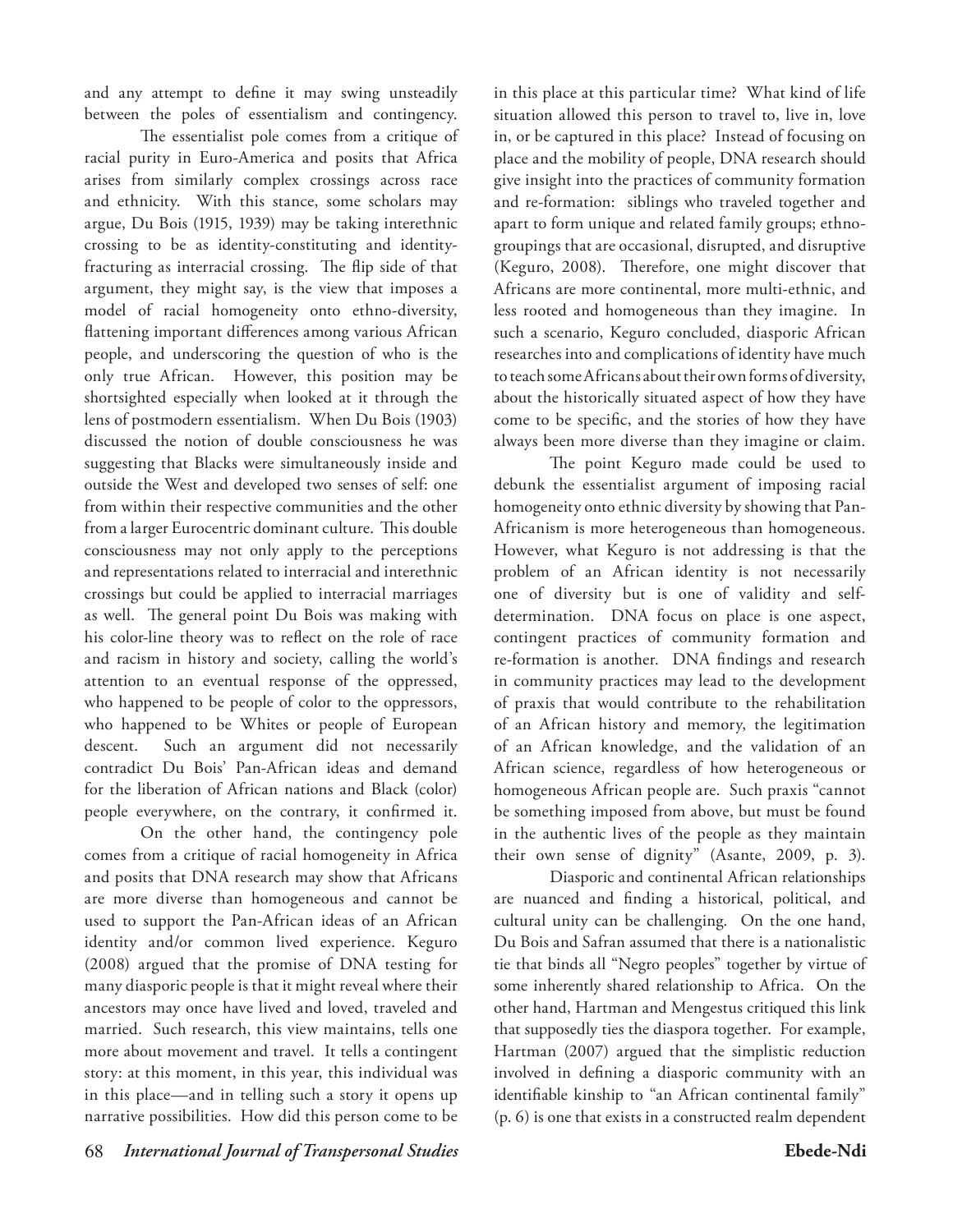on the concept of race which was "developed in the modern period and in the context of the slave trade" (p. 5). Mengestus (2007) presented a more nuanced view that neither agrees nor disagrees with this imagined racial connection and instead takes a middle ground position and acknowledges the complexly different trajectories of the continent's many languages and cultures. Nevertheless, the question of race and kinship between diasporic and continental Africans becomes obsolete once one recognizes that there was an Africa before slavery and colonization, which had a history and memory. The wisdom and knowledge contained in the many languages and cultures of the continent could then lay the foundation for Africa's ability for knowledge production in service of humanity:

Contrary to popular perceptions, Black psychology, as being developed in the United States, is neither narrowly race-specific nor limited ethnically or geographically. It is the self-conscious "centering" of psychological analyses and applications in African realities, cultures, and epistemologies. (Nobles, 2013, pp. 292-299)

Although the subject of African identities is vast and complex as the continent itself, it could become a distraction. For methodological purposes, one could select an area of research and develop appropriate praxis. For example, there are religious, ecological, linguistic, and even ethnic taxonomies. There is also Africa as biology/racial, image/representational, space/geographical, and memory/historical (Zeleza, 2006). Africa as memory is relevant for this article as it represents a racial, representational, and geographical link between diasporic and continental Africans, who share similar experiences and related cultural and historical worldviews. Diasporic or African Americans have experienced slavery, involuntary relocation, social and racial discrimination and alienation in the new land. Continental Africans have experienced slavery, colonization, and alienation in their own land. Both are experiencing a global despise and/or rejection of their very existence, arguably, and maybe solely, based on how they look, behave, and possibly their skin color. This commonly lived experience could explain their strong emotional attachment to their shared memory expressed in Pan-Africanism or today's Black Lives Matter movement and other related emancipatory movements and could not just be mere inventions.

# **Eurocentric Critique of African-Centered Studies**

African-centered studies or African studies focus on Studying African cultures and communities and also work for the knowledge and emancipation of the African people. The field includes essentially the study of history: pre-colonial (before the 19<sup>th</sup> century), colonial (between 19<sup>th</sup> and 20<sup>th</sup> centuries), and post-colonial (after WWII, in the 1950s, 1960s, and beyond); demography: ethnic and tribal groups; religion: Christianity, Islam, traditional religions; culture, politics, economy, and languages. The main approach is critical, questioning epistemological paradigms, theories, and methods used in traditional/ mainstream disciplines and how they relate to African ways of knowing and/or references. In general, Africancentered studies are interdisciplinary, comprehensive, and appropriately designed to tackle the complexity of issues related to African-centeredness.

Considering the background and context of the concepts previously defined, it seems more appropriate to talk about African-centered studies in a much broader sense than to talk about African-centered psychology more specifically. The diversity of the African people around the world warrants a complex approach to study their reality. Such approach was hinted at in the definition of Afrocentrism and Pan-Africanism. These concepts revealed intersections between history, psychology, anthropology, sociology, philosophy, and even political science.

One may not be able to fully describe Africancentered studies without a priori acknowledging the existence of an African history and memory, recognizing the validity of African knowledge, and denouncing the negative effect of colonialism and to some extent slavery on the African people and their knowledge. Such efforts were attempted in Pan-African and Afrocentric movements. However, one of the main critiques of Afrocentric scholars was their alleged falsification of African/Black history and their "bad scholarship." This critique, as fair as it may sound, forces one to reflect on its possible implicit assumption. Africans have been made to believe that they do not possess the tools and knowledge to write their own history:

The Negro…exhibits the natural man in his completely wild and untamed state. We must lay aside all thought of reverence and morality – all that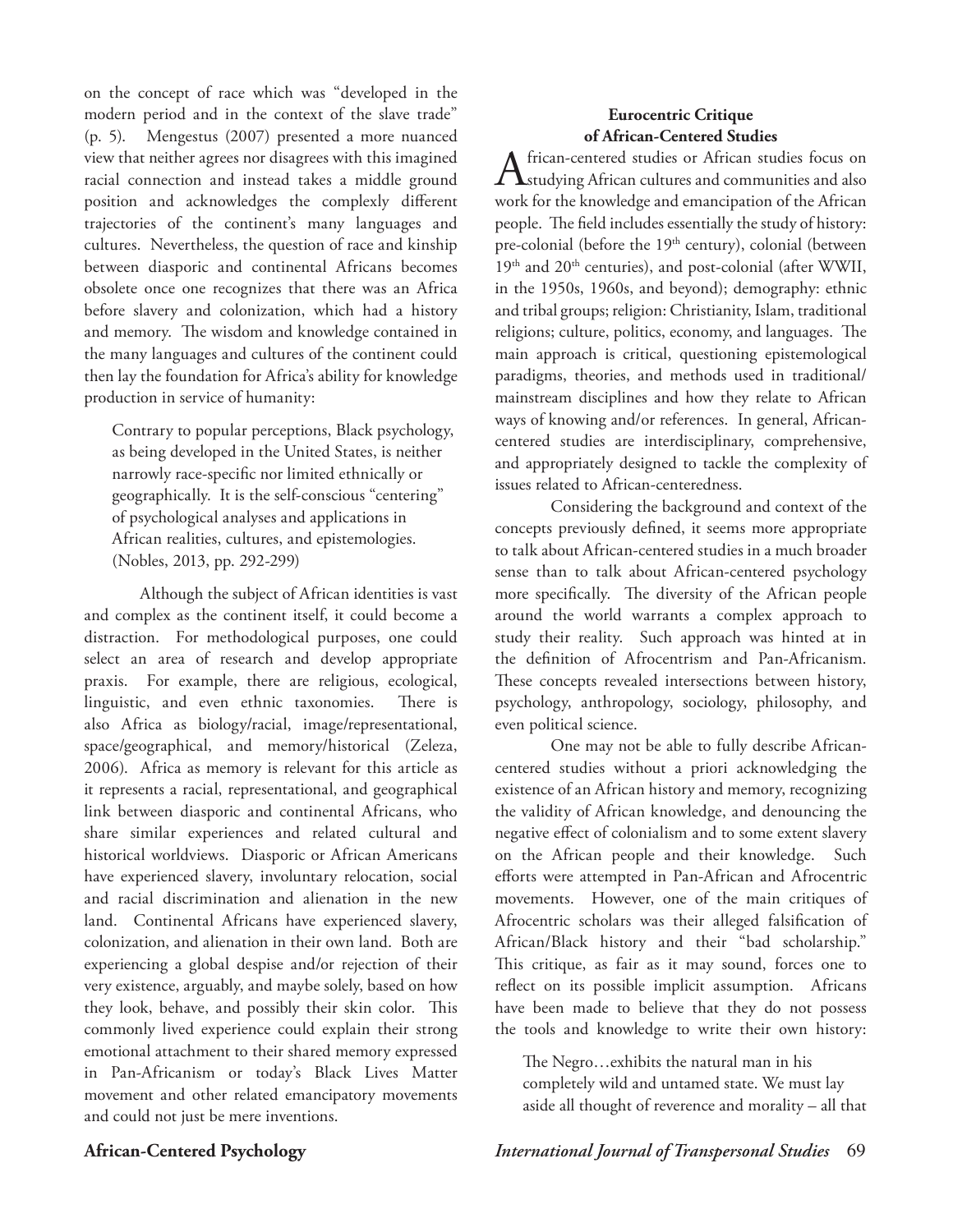we call feeling – if we would rightly comprehend him; there is nothing harmonious with humanity to be found in this type of character. (Hegel, 1956, p. 93, as cited in Nobles & Cooper, 2013, p. 347)

This point of view has been used, like a Pavlov reflex, to condition African people to think they are an inferior race. Hegel (1956) went further to say, "at this point we leave Africa, not to mention it again. For it is no historical part of the World; it has no movement or development to exhibit" (p. 99) and he concluded, "what we properly understand by Africa, is the Unhistorical, Undeveloped Spirit, still involved in the conditions of mere nature, and which had to be presented here only as on the threshold of the World's History" (p. 99). Hegel strongly believed that one cannot read anything an African writes without seeing "anathema" all over it. Interestingly, Hegel's argument was also echoed by prominent African scholars. Senghor (1964), a highly respected African intellectual, stated, *"L'émotion est Nègre, comme la raison est Héllène"* (emotion is Negro, as reason is Hellenic; p. 288). Senghor, like Hegel, believed that a Black person could not use his or her neocortex or rational mind because s/he was still stuck in his/her reptilian brain and that anything rational must come from Helena, the symbol of Greece's beauty and the cradle of Western rationalism and civilization. Frantz Fanon, and later Eduardo Duran and Bonnie Duran, in a different context but similar idea, called such phenomenon "lactification," a process whereby any indigenous (Black/Brown person) must obtain the approval of a White person in order to validate his or her knowledge (Duran & Duran, 1995, p. 4; Fanon, 1952, p. 47).

This way of thinking goes to show that the non-recognition of the existence of an African history and memory is similar to the non-recognition of the existence of African knowledge and by extension African-centered studies. This could also be called "bad scholarship," especially when it is known that people have lived in Africa for more than three million years and, therefore, should possess a rich and varied history as illustrated by the Egyptian pyramids and hieroglyphics, the ancient kingdoms of Zimbabwe, Ghana, Mali, Congo, and others. Furthermore, Nobles and Cooper gave the proper answer to Hegel's distortion:

In spite of our Westernization, the antibody of our common core ancestral cultural legacy has kept, to a great extent, an African mind here and an African mind there from being completely torn asunder. Though extremely destructive, Hegel's lie was and is nothing more than a phantom (a bodiless energy without real existence) that on closer examination dissolves, yet tends to leave a lingering doubt about its veracity, implanting its insinuation in a brake to collective action. (Nobles & Cooper, 2013, p. 347)

One could make a cogent argument that because African communities favor oral transmission of knowledge, and that orally transmitted knowledge may be altered or lost from generation to generation, it is challenging to recognize and/or document their history. The counter argument could also be that with research in genetics, archeology, linguistics, and artifacts, one could reconstruct or reclaim an African history, memory, and knowledge. The question is who has the authority to do that work and/or validate that knowledge. Africans have been made to believe that it is not them. Senghor, for example, believed that without France, Africa was lost and in a speech said that Africans do not want to leave the French compound, they have grown up in it and it was good for them to be alive in it (Nugent, 2004). He then became the first African to be elected in *l'Académie Française*. Later in his life, in a conscious awakening, probably because of his disillusionment in France, he realized the strong dominance of French culture in Africa, and the perception that Africa did not have culture developed enough to stand alongside that of Europe. With Aimé Césaire and Léon Damas, Senghor created the concept of *Négritude*, an important intellectual movement that sought to assert and to valorize what they believe to be distinctive African characteristics, values, and aesthetics.

# **Négritude**

Martiniquean poet Aimé Césaire, Léopold Sédar Senghor, a future President of Senegal, and Léon Damas of French Guiana, and others, created Négritude as a literary and ideological philosophy in the 1930s when the general mood among Blacks was about the affirmation of Blackness and the fight for the decolonization of African nations. These Africancentered scholars were dissatisfied and disgusted by French colonialism and argued that the best strategy to reject it was to encourage a common racial identity for Black Africans worldwide, a Pan-African identity of some sort. They intentionally chose the term Négritude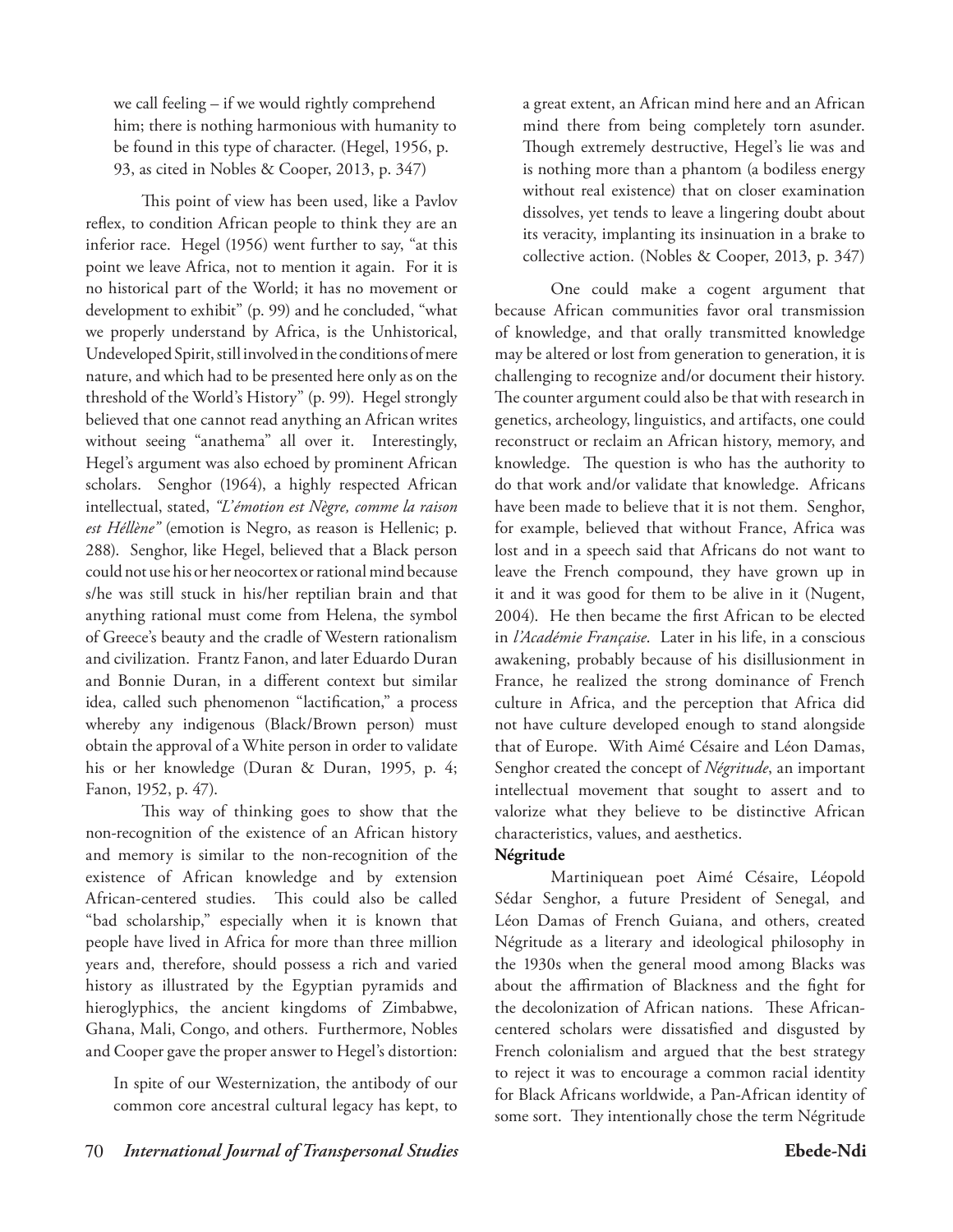and meant to be provocative by appropriating it, because it came from Latin *niger* and was used exclusively in a racist context within France when referring to Black people. They maintained that Blacks did have a history and a worthy culture, and that it was capable of standing alongside the cultures of other countries as equals while, at the same time, denouncing Europe's alleged lack of humanity, and the rejection of Western domination and ideas.

Négritude became immediately controversial. In 1948, Jean-Paul Sartre analyzed the Négritude philosophy in an essay called "*Orphée Noir*" (Black Orpheus) and characterized it as the opposite of colonial racism in a Hegelian dialectic, a description of the relationship between the master and the slave, and with it, he helped to introduce Négritude issues to French intellectuals as a valid academic contribution to his existential theory. Sartre believed that Négritude was a "*racisme antiraciste"* (anti-racist racism), a strategy with a final goal of racial unity (p. xiv). Even some Black scholars critiqued Négritude philosophy. The Nigerian icon and 1986 Nobel Peace Prize, Wole Soyinka, believed that by deliberately and outspokenly being proud of their ethnicity, Black people were automatically on the defensive and said, "*Un tigre ne proclame pas sa tigritude, il saute sur sa proie et la dévore*" (a tiger does not proclaim its tigritude (tigerness); it jumps on its prey and devours it; as cited by Madinin-Art, 2006, para. 19). The implication of Soyinka's point is that one should be proud of an achievement, being Black is not an achievement, but it is a natural, essential, and existential fact. Following the same logic, the South African Keorapetse Kgositsile argued that the term was based too much on Blackness according to a Caucasian aesthetic, and was unable to define a new kind of perception of Africanness that would free Black art from Caucasian conceptualizations altogether (Kgositsile, 1968).

### **Related Concepts**

It is important to note that an archaic use of the term Négritude was identified much earlier in America in the context of race. American physician, Benjamin Rush, a signer of the United States Declaration of Independence, used the term Négritude to imagine a rhetorical "disease" which he said was a mild form of leprosy whose only cure was to become White (Jackson, 2002). This early use of the term may not have been known to Aimé Césaire, Léon Damas, and Leopold Sedar Senghor when they developed the Négritude

philosophy, but it only confirms the racial characteristic of said term that the aforementioned scholars wanted to expose.

It is also worth noting that the Négritude philosophy developed alongside a few likeminded movements, namely the Harlem Renaissance and Noirisme. The Harlem Renaissance was the name given to the cultural, social, and artistic explosion that took place in Harlem between the end of World War I and the middle of the 1930s. During that period, Harlem was a cultural center, drawing Black writers, artists, musicians, photographers, poets, scholars, and authors (such as Claude McKay and Langston Hughes), who laid groundwork for Black expression, which helped to inspire Senghor, Damas and Césaire when they developed Négritude. On the other hand, Noirisme could be understood as radical, psychological, cultural, ethnological and political ideology, which argued for Black supremacy in Haitian politics. Although some saw Noirisme as the Haitian version of Négritude, most writers of the Négritude philosophy were quick to distance themselves from Noirisme when they realized the extent of its radicalism.

In an effort to respond to critics, the founders of Négritude argued that their philosophy was by no means an anti-White racism, but rather emphasized the importance of dialogue and exchange among different cultures, a point that was obviously rejected by Jean-Paul Sartre. Nevertheless, Cheikh Anta Diop (1974), a giant of African intellectualism, sounded the alarm a long time ago, denouncing the double standard when critiquing African scholars:

Have foreign intellectuals, who challenge our intentions and accuse us of all kinds of hidden motives or ridiculous ideas, proceeded any differently? When they explain their own historical past or study their languages, that seems normal. Yet, when an African does likewise to help reconstruct the national personality of his people, distorted by colonialism, that is considered backward or alarming. (p. xiii)

Consequently, and based on the complexity of the topic, African-centered studies or African-centered psychology presents many challenges created by a stubborn denial of a well-established African history and the existence of an African memory and past. Morrison (1984) also made the case that some of Africans' beliefs and practices were "discredited knowledge," discredited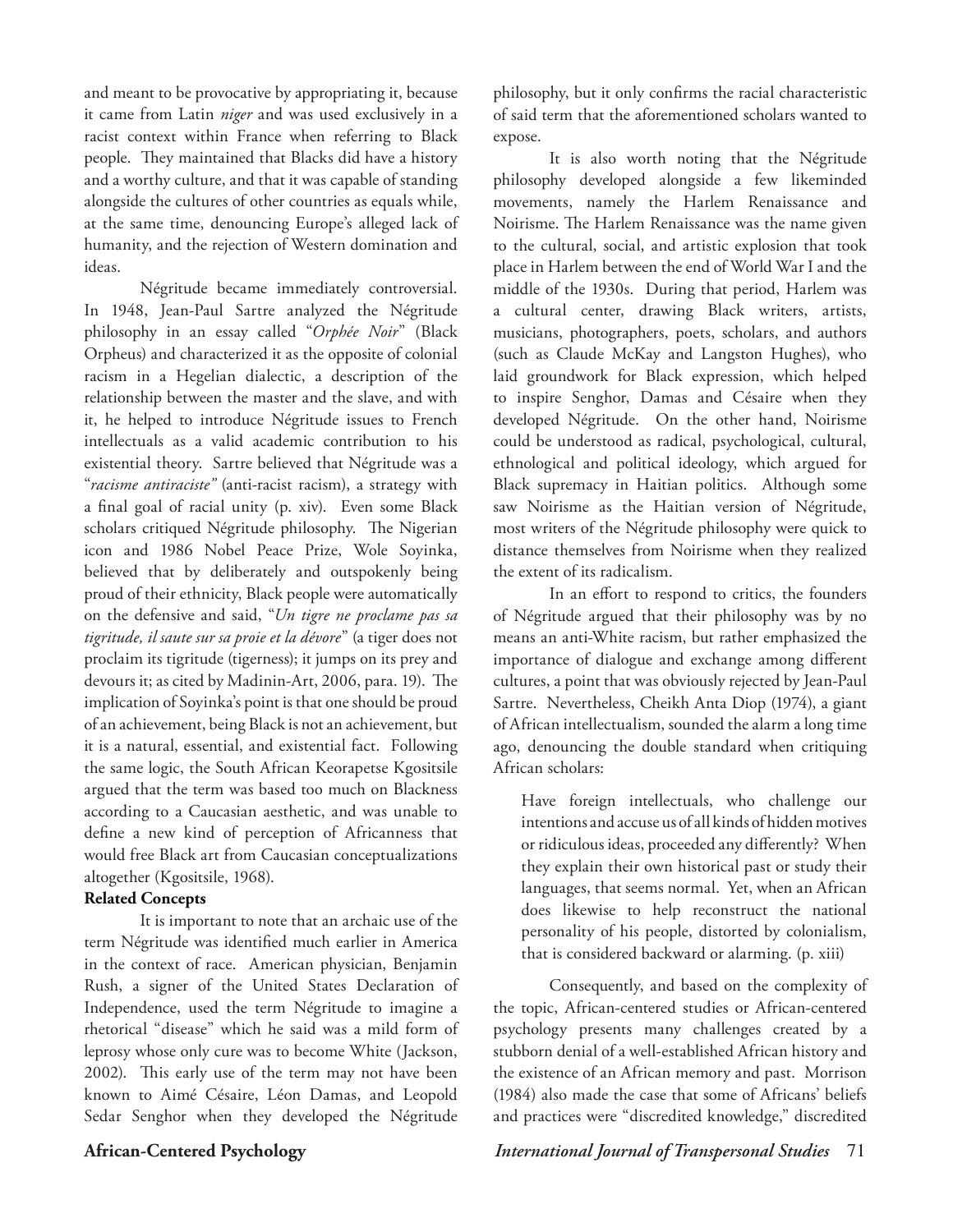only because Black people were discredited therefore what they *knew* was "discredited" (p. 62).

The discredit of African knowledge is based on criteria from other paradigms. Those criteria are mostly predetermined frameworks of analysis developed from predefined parameters by ways of Western categories rather than the ones that emerge from Africans' lived experiences. This often results in a constant compareand-contrast analysis rather that an analysis in and of itself. Defining African knowledge and concepts parallel to Western concepts actually proceeds from and reinforces an understanding of the dominant position of the Euro-American culture and risks constructing an African identity by its relationship to Western template. This, in turn, might imply advocating the acceptance of African worldview or ways of knowing in a Western world. African wisdom and science represents a legitimate mode of social and human science exploration, without apology to Western exclusive way of knowing. The goal should not be to have to base the existence or integrity of African knowledge on an oppositional relationship, but to find a language that is accessible to African and non-African audiences. In order for this to happen, Africancentered scholars should be able to develop methods and praxis capable of assessing and explaining the steps involved in traditional healing sessions, describing mental processes and behavior patterns as suggested in legends, fables, folklore, folktale, movement, and symbols.

# **African-Centered Psychology and the Transpersonal Dimension**

Given the difficulty to define an African identity<br>
as shown in Afrocentrism and Pan-Africanism, the complexity of the relationship between Africans of the diaspora and those on the continent, and the need for an African-centered psychology, scholars from the Association of Black Psychologists (ABPsi) have attempted to develop a few theories and methods to facilitate the conversation.

# **Theoretical Orientation**

There is agreement among African-centered scholars about the goal of an African-centered psychology, which is the liberation of the African mind, empowerment of the African character, and enlivenment and illumination of the African spirit. However, the theories and methods about how to achieve that goal are different. Karenga (1992) has identified essentially three main theoretical orientations: the traditional, the reformist, and the radical. According to Jamison (2008) and Karenga (1992), the traditional theoretical orientation is characterized by scholars who are not necessarily interested in the existence and/or development of African/Black psychology, but continue to support "traditional" Eurocentric psychological models with minor changes. Those scholars believe in changing White attitudes by being critical of the models they subscribe to without suggesting new approaches to solve the problems.

The reformists have a more ideological orientation. Like the traditional theoretical orientation, the reformists also believe in changing White attitudes, but focus on confronting public policies that maintain and support institutional racism (Karenga, 1992). The reformist theoretical orientation "tend[s] to emphasize the American slavery legacies of the continuing oppression of Blacks in America" (Kambon, 1998, p. 231). On the other hand, the radical theoretical orientation is not concerned with changing White attitudes. Members of this orientation, Nobles (1974), Akbar (1994), Kambon (1998), and others, believe that an African worldview analysis is essential to understanding the psychology of people of African descent, because an African-centered psychology cannot be developed in a Euro-American organization; therefore they need to return to African values, philosophy, and psychology in order to develop tools and instruments necessary to meet the needs of Black people everywhere, thus marking a shift from ideological ism to more cultural and methodological praxis.

# **Methodological Perspective**

The methods that deal with Black issues are as complex as the issues themselves. Banks (1982) identified those critical approaches or methods as deconstructive, reconstructive, and constructive. The deconstructionists denounce and expose the biases and weaknesses in the scientific literature about Black people, but they stop there. The reconstructionists take it a step further by correcting those biases and by attempting to modify and reconstruct existing models into more culturally relevant models for Blacks (Kambon, 1998; Nobles, 1986). The reconstructionist approach has been taken by scholars such as White (1980), Hayes (1991), Savage and Adair (1977), and Boykin (1979).

The constructionists have a more critical approach to so-called empirical methods as they question the argument that empiricism is the only valid way of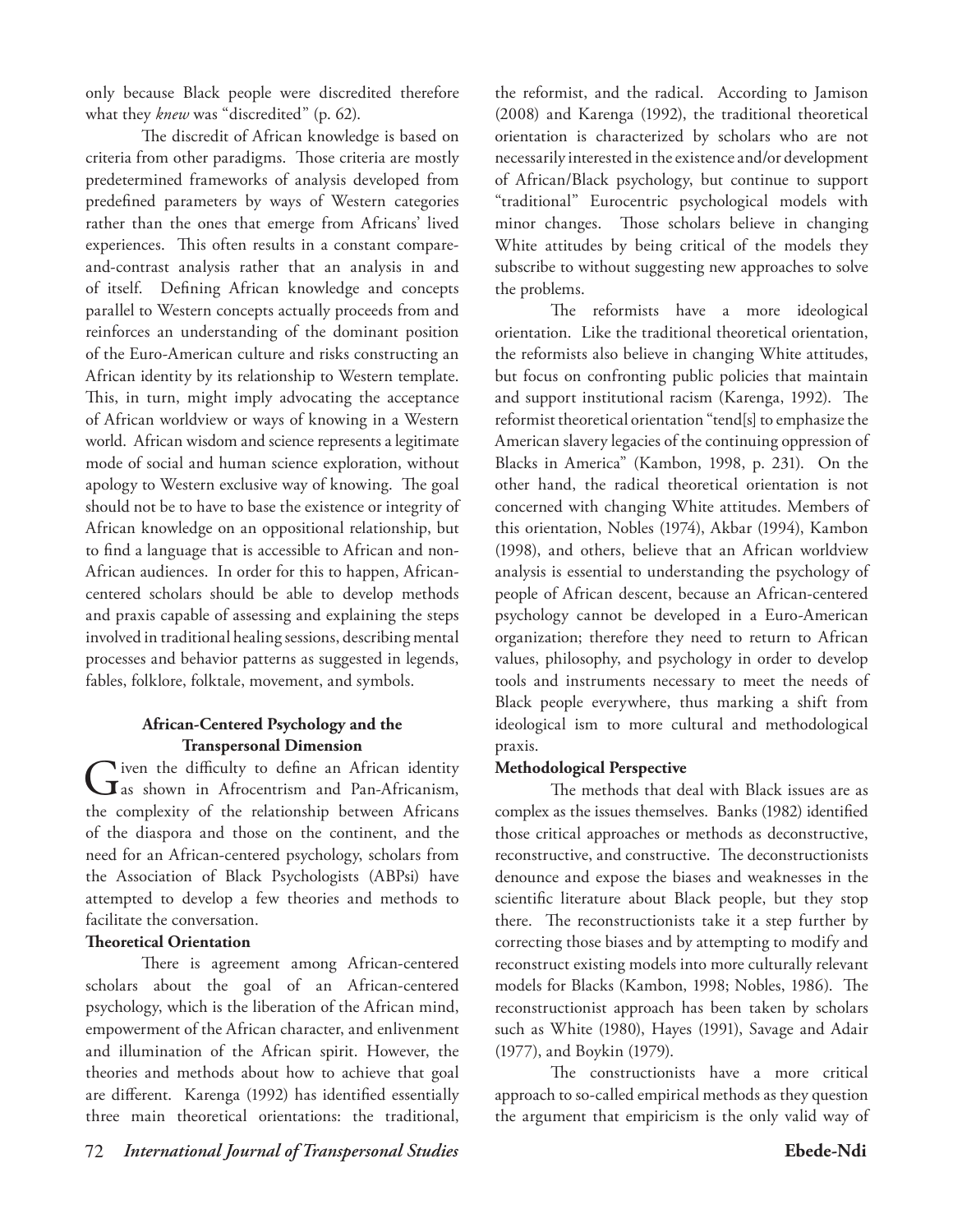knowing (Harrell, 1999; Kambon, 1992, 1998). They are not very much interested in exposing or correcting biases in the literature about Black people as much as they are interested in researching and creating "new paradigms and methodologies that stem from an organic, authentically African epistemological and ontological base" (Harrell, 1999, p. 45). Constructionists are represented by such scholars as Akbar (1981), Nobles (1973, 1986), Kambon (1992) and Wilson (1978, 1991), Pasteur and Toldson (1982), Azibo (1996) and Myers (1988).

#### **From Ideological Ism to Praxis**

African-centered psychology should move beyond ideologies and away from the claim that people have different ways of expressing themselves because of their cultural and social experience, which is already known extensively across disciplines. Instead, Africancentered scholars should focus more on praxis. In other words, they should build upon the ideological "ism" and adopt practical approaches to research, reflecting on how they can articulate what they do in ways that are practical, relevant, and that meet the needs and expectations of the people concerned.

Such a move is perceptible in the radical theoretical orientation and constructionist's practical inclination. For example, Akbar's (1994) and Nobles' (2013) ideas of redefining psychology as *Sakhu Sheti* and *Sakhu Sheti/Djaer*, respectively, as a penetrating search and understanding of phenomena both visible and invisible. Nobles (2013), being one of the finest theoreticians in the field, advocates the construction of an African version of the Western Diagnostic and Statistical Manual of Mental Disorders (DMS) that can describe the nosology and nosography of African illnesses that are both visible and invisible: "The development of an African-centered classification of disease, that is, nosology, should at a minimum (a) use African languages and logic and (b) explore the application and relevance of these ideas and notions in illuminating….'the suffering of the spirit'" (p. 239). Through ABPsi, African-centered psychologists and counselors have used African philosophical concepts such as Ubuntu and different community healing mechanisms to provide counsel to Black communities suffering from police brutality and other forms of social, political, economic oppression, and natural disasters in America and elsewhere, for example, the Michael Brown case in Ferguson or the victims of Haiti earthquake. Though Nobles' and others' practical works are still in progress, they are moving in the right direction.

Another move from ism to praxis is Kambon's (1992) African Self-Consciousness (ASC), African Self-Extension Orientation (ASEO), and Cultural Misorientation (CM) measures that have been used in studies to show that African American college students with an African worldview orientation do well in academic self-concept than those with a Eurocentric worldview orientation (Iyanu, 2013). Scholars are now using this model to explain healing modalities based on African cultures and traditional practices.

### **The Transpersonal Dimension**

Early in this article, the concepts of Afrocentrism, Pan-Africanism, and Négritude were discussed. The common theme in these concepts was the idea of "Africa" in African-centeredness. The question that emerges is whether or not Africans both in the diaspora and on the continent share the same psychological experience. After all, most African-descents in the diaspora were born and raised in the ambient culture, how do they then connect with those on the continent? In addition to Nobles and Cooper's (2013) answer to Hegel mentioned earlier, Asante (1984) had also suggested an answer to that question in the following quote:

The African American is to a degree a most Westernized African, yet has retained the Sudic Ideal of harmony, achieved by rhythm, and passed on to other cultures. There is a unique experience of transcendence among Africans in the West, whether they are Cubans, Brazilians, Haitians, Jamaicans, Ecuadorians, or citizens of the United States; they share forms of the same experience in Samba the Brazilian dance, Sango the Cuban folk religion, Umbanda the Brazilian folk religion, Voodoo the Haitian folk religion, or Myal a Jamaican religion. At the center of all of these forms of human expression is the same source of energy, the rhythm of polyrhythms that drive the spirit towards transcendence. (p. 168)

A sense of community living, attachment to cultural and ancestral values, and rhythm should be the bridge that links Africans in the diaspora with those on the continent and ought to be the basis upon which research is done both in African-centered psychology and transpersonal psychology. The conversation around Afrocentrism, Pan-Africanism, and Négritude was an example of the quest for connectedness and harmony among Africans and African-descents around the world.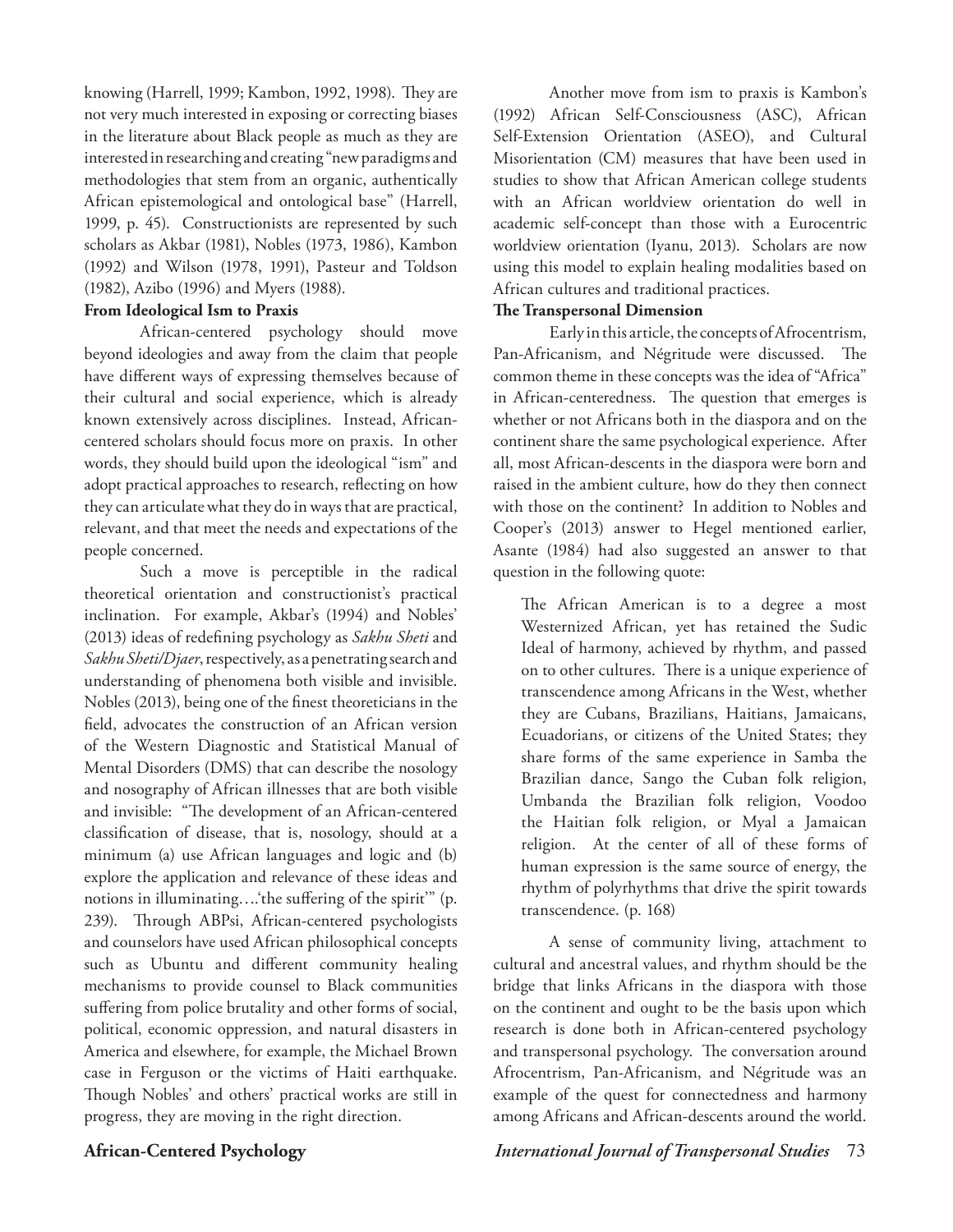Though their respective psychological experiences may vary, they mostly rely on the following guiding principles in the study of their lived experience:

- 1. Spirit permeates everything
- 2. Everything in the universe is interconnected
- 3. Collective/community living is the most salient element of existence
- 4. Communal self-knowledge is the key to mental health (Nobles, 2013, pp. 292- 293).

According to Myers (1988), an optimal African worldview consists of: (a) viewing the spiritual and material as one, (b) knowing the self through symbolic imagery and rhythm, (c) valuing positive interpersonal relationships among people, (d) emphasizing the union of opposites, (e) processing the interrelatedness of human and spiritual networks, (f) identifying the extended self and the multidimensionality of self, (g) assuming self-worth is intrinsic in being, (h) valuing spiritualism, oneness with nature and communalism, (i) being positively consistent despite appearances due to relationship with the source, and (j) having a life space that is infinite and unlimited (pp. 11-12).

Moreover, it is Diop's Two Cradle Theory that summarizes best the main principles of the African worldview upon which is based the quest for harmony, connectedness, and transcendence: ancestor/spirit veneration, social collectivity, and spiritual basis of existence (Wobogo, 1976). In other words, a more appropriate approach to African-centered psychology and mode of transcendence includes "introspection and inclusion of constructs related to the soul and spirit and the centrality of such cultural constructs as interdependence, connection to nature, social collectivity in defining human functioning, and the consubstantial nature of things in the world" (Grills, 2002, p. 22).

Comparatively, transpersonal psychology might provide a platform that is outside of the ideological divisions within African-centered psychology and be more conducive to this area of study than mainstream psychology or religious study. The scholarly field of transpersonal psychology embraces the spectrum of human affairs: spirituality, consciousness, culture, language, gender (Puhakka, 2008). It also attempts to integrate timeless wisdom with Western modern psychology and translate spiritual principles into scientifically grounded, contemporary language (Caplan,

2009). Within such a framework, African-centered scholars can scientifically ground the study of African core principles such as ancestor/spirit veneration, social collectivity, and the spiritual basis of existence.

# **Practical Application and Relevance of Africa's Past**

Building on transpersonal psychology's framework and platform, African-centered scholars should be motivated by the aforementioned African core principles and reclaim Africa's past. Africa's past is based on the Kemetic notion of what it means to be a human. The Kemetic or ancient Egyptian knowledge presents three essential modalities within every human being, which are *ka, ba*, and *sad* (Mayi, 2010). *Ka* is a person viewed as a specific modality of an individualized cosmic being, which is universal and eternal. In other words, ka represents the psycho-affective and psychocognitive aspects of human beings, which are immortal and eternal. *Ba* is viewed as a person in terms of his or her moving capability, which means that *ba* is the entity that can move in and out of the body independently. From a purely biological perspective, *ba* is also viewed as blood and to some extent race, family, character, and so forth. *Sad* is the living body, which decomposes after death.

It should be noted that each modality comprises an element of mortality and immortality. This represents the Kemetic principle of duality, which allows for multiple readings of the patient's condition while considering the fact that a person is destined to eternal life and is mortal, therefore susceptible to corruption (Mayi, 2010). According to Mayi, duality is not conflictual, *ka*, *ba*, and *sad* co-exist and their co-existence creates a vital energy that affects both the psyche and the body. When the therapist understands this duality, he or she will be able to assess a patient who presents with psychosomatic illness. This duality can also be observed in Freud's concepts of libido, Eros, and Thanatos coexisting within the individual, except that for Freud, the duality is conflictual. African-centered scholars can use the Kemetic principle of duality, as described above, to develop practical approaches to mental health and move beyond ideologies.

# **Conclusion**

History, memory, and past are essential parts of an African-centered psychology and mode of transcendence. Denying the existence of an African history is a crime against memory. It is a discreet crime because of its subtle nature. Yet, such a crime paves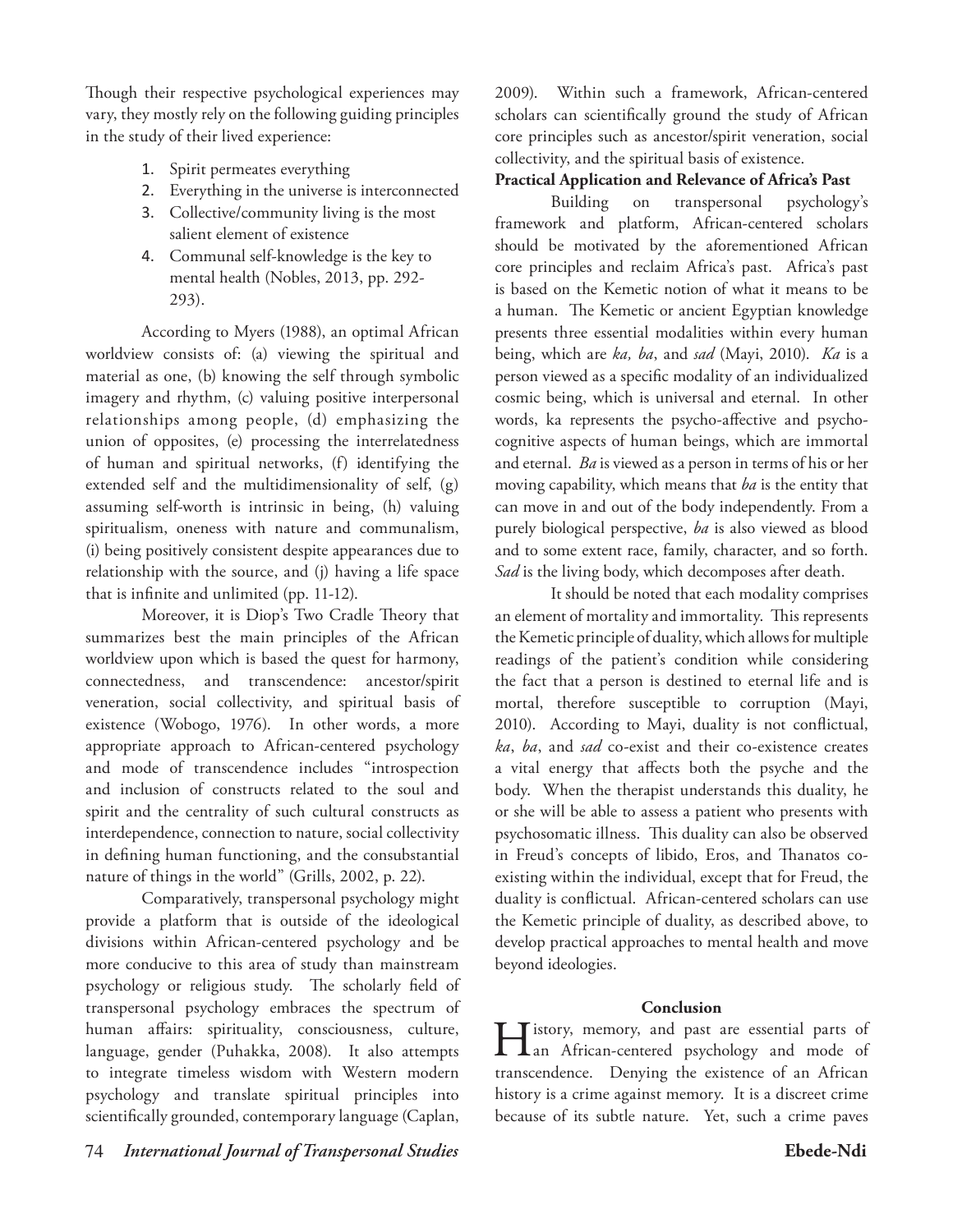the way for cultural hegemony where one cultural bloc dominates the other and creates conditions for cultural blocs, risking total annihilation of the dominated culture. There can be no African psychology without an African history, memory, and past. To speak, then, of an African psychology, it is important, even imperative, to excavate its past, exhume its memory, and rehabilitate its history.

However, the challenge in the establishment of a viable and relevant African-centered psychology is to retrain and reeducate psychologists, not necessarily to unlearn their Euro-American psychology, but to consider African traditional thought, spirituality, and knowledge as valid scientific enterprise. In so doing, Africancentered scholars can then move beyond ideological ism and develop more appropriate praxis to serve the communities concerned.

Ultimately, African-centered scholars still need to address their differences in thought processes, geographic experiences, cultural philosophies, beliefs, and worldviews in order to present evidence of the relevance of their scholarly contributions. This implies developing appropriate research methods that reflect the diversity and complexity of their thoughts, introducing new concepts and themes that articulate their experience and research findings, and finally describe and implement a clear nosology and nosography of their mental health related diagnoses.

#### **References**

- Adeleke, T. (2009). *The case against Afrocentrism*. Jackson, MS: University Press of Mississippi. doi:10.14325/ mississippi/9781604732931.001.0001
- Akbar, N. (1981). Mental disorder among African Americans. *Black Books Bulletin*, *7*(2), 18–25.
- Akbar, N. (1991). Evolution of human psychology for African Americans. In R. Jones (Ed.) *Black psychology* (3rd ed., pp. 99–123). Berkeley, CA: Cobb & Henry.
- Akbar, N. (1994). *Light from ancient Africa*. Tallahassee, FL: Mind Production.
- Asante, M. K. (1980). *Afrocentricity: The theory of social change*. Buffalo, NY: Amulefi.
- Asante, M. K. (1984). The African American mode of transcendence. *The Journal of Transpersonal Psychology, 16*(2), 167–177.
- Asante, M. K. (1998). *The Afrocentric idea* (Rev. ed.). Philadelphia, PA: Temple University Press.

- Asante, M. K. (2000). *The painful demise of Eurocentrism*. Trenton, NJ: Africa World Press.
- Asante, M. K. (2009, July). Commitment to the civil society: The role of an Afrocentric ideology in reducing religious, regional, and ethnic obstacles to national integration. Paper presented at a conference in Dakar, Senegal.
- Azibo, D. A. (1996). *African psychology in historical perspective and related commentary.* Trenton, NJ: Africa World Press.
- Banks, W. C. (1982). Deconstructive falsification: Foundations of a critical method in Black psychology. In E. Jones and S. Korchin (Eds.), *Minority Mental Health*. New York, NY: Praeger Press.
- Boykin, A. W. (1979). Black psychology and the research process: Keeping the baby but throwing out the bath water. In A. W. Boykin, A. J. Anderson, & J. F. Yates (Eds.), *Research directions for Black psychologists*, pp. 1–17. New York, NY: Russell Sage Foundation.
- Caplan, M. (2009). *Eyes Wide Open: Cultivating Discernment on the Spiritual Path*. Louisville, CO: Sounds True.
- Conyers, J. L. (2004). The evolution of Africology: An Afrocentric appraisal. *Journal of Black Studies*, 34, 640–652. doi:10.1177/0021934703259257
- Diop, C. A. (1974). *The African origin of civilization: Myth or reality*. (trans. & ed. By Mercer Cook). Chicago, IL: Lawrence Hill Books.
- Du Bois, W. E. B. (1903). *The souls of Black folk*. New York, NY: Bantam Classic.
- Du Bois, W. E. B. (1915). *The Negro*. New York, NY: Henry Holt.
- Du Bois, W. E. B. (1933). The right to work. *Crisis*, 40 (4), 93–94.
- Du Bois, W. E. B. (1939). *Black folk then and now: An essay in the history and sociology of the Negro race*. New York, NY: Henry Holt.
- Duran, E. & Duran, B. (1995). *Native American postcolonial psychology*. Albany, NY: State University of New York Press.
- Edwards, B.H. (2001). The uses of Diaspora. *Social Text*, *19(*1), 45–73. doi:10.1215/01642472-19-1\_66-45
- Fanon, F. (1952). *Peau noire, masques blanc* (Black skin, white masks). Paris, France: Seuil.
- Fanon, F. (1961). *Les damnés de la terre [The wretched of the earth]*. Paris, France: Francois Maspero.
- Felder, C. H. (1994). Afrocentrism, the Bible, and the politics of difference. *Princeton Seminary Bulletin, 15*(2).

## **African-Centered Psychology** *International Journal of Transpersonal Studies* 75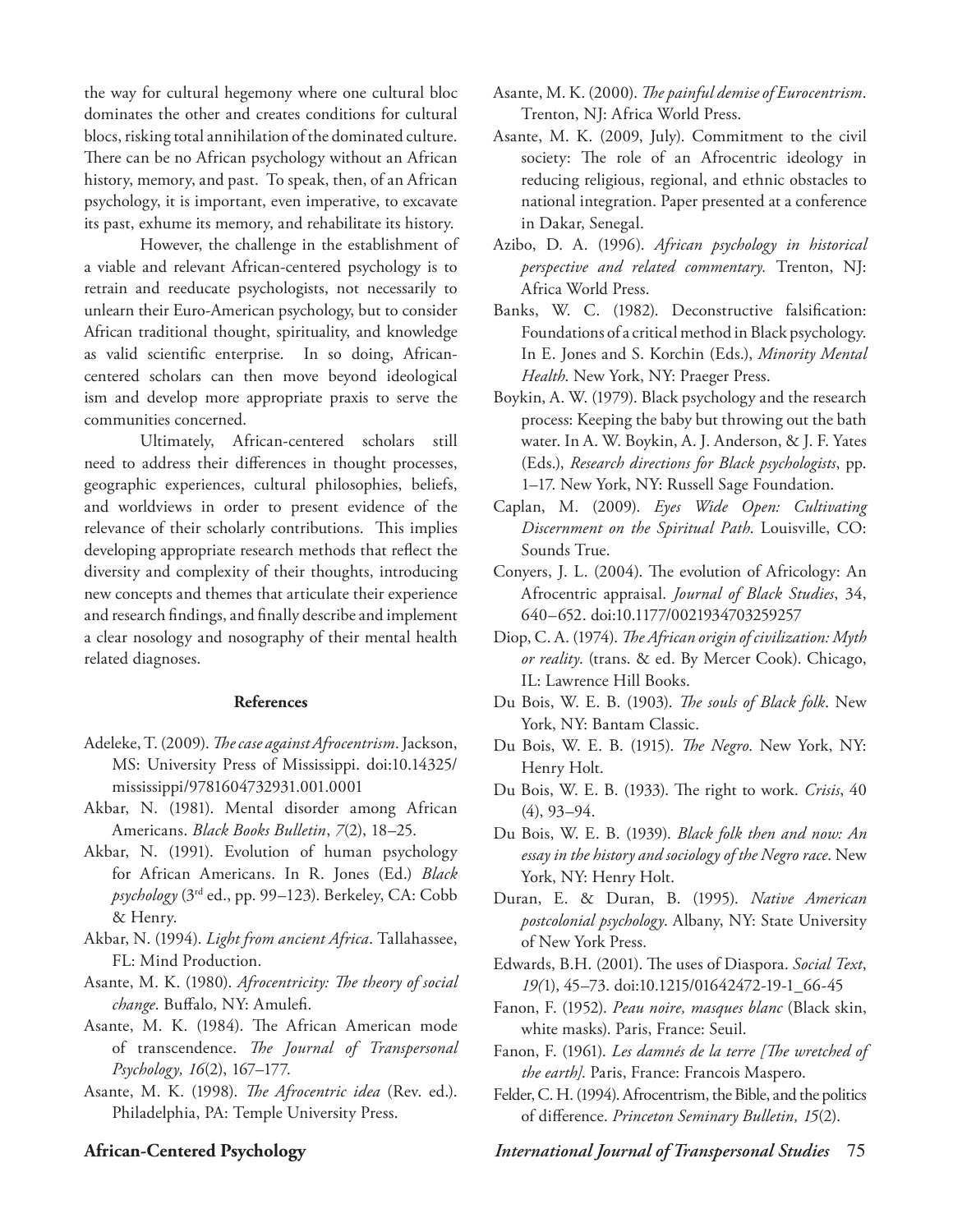- Grills, C. (2002). African-centered psychology: Basic principles. In T. A. Parham (Ed.) *Counseling persons of African descent*. Thousand Oaks, CA: Sage. doi:10.4135/9781452229119.n2
- Guthrie, R.V. (1976). *Even the rat was white: A historical view of psychology*. Boston: Allyn & Bacon.
- Harrell, J. (1999). *Mannichean psychology*. Washington, DC: Howard University Press.
- Hartelius, G., Caplan, M., & Rardin, A. (2007). Transpersonal psychology: Defining the past, divining the future. *The Humanistic Psychologist, 35*(2), 1–26. doi:10.1080/08873260701274017
- Hartman, S. (2007). *Lose your mother: A journey along the Atlantic slave route*. New York, NY: Farrar, Straus & Giroux.
- Hayes, W. A. (1991). Radical Black behaviorism. In R. Jones (Ed.), *Black psychology* (3rd ed.). Hampton, VA: Cobb & Henry.
- Hegel, G. W. F. (1956). *The philosophy of history*. Mineola, NY: Dover.
- Iyanu, N.D. (2013, July). Cultural misorientation, worldview orientation and academic self-concept among African American college students. Paper presented at the Association of Black Psychologists' 45th Annual International Convention, New Orleans, LA.
- Jackson, V. (2002). In our own voice: African American stories of oppression, survival and recovery in mental health systems. In V. R. Randall (ed). Retrieved from https://www.academic.udayton.edu/ health/01status/mental01.htm.
- Jamison, D. F. (2008). Through the prism of Black psychology: A critical review of conceptual and methodological issues in africology as seen through the paradigmatic lens of Black psychology. *The Journal of Pan-African Studies*, 2(2) 96–117.
- Jones, R. (1972). *Black psychology*. New York, NY: Harper & Row.
- Kambon, K.K.K. (1992). *The African personality in America: An African-centered framework*. Tallahassee, FL: Nubian Nation.
- Kambon, K. K.K. (1998). *African/Black psychology in the American context: An African-centered perspective*. Tallahassee, FL: Nubian Nation.
- Karenga, M. (1992). *Introduction to Black studies*. Los Angeles, CA: University of Sankore.
- Keguro, M. (2008). Afro-genealogy, roots, rooting, and rootedness [Blog post]. Retrieved from http:// wwwgukira.wordpress.com/2008/08/21/afrogenealogy-roots-rooting-and-rootedness/
- Kgositsile, K. (1968). Paths to the future. *Negro Digest, 17*(11–12), 38–48.
- Mayi, M.B. (2010). *Psychologie et tradithérapies africaines: Perspectives actuelles [African psychology and traditional therapy: Current perspectives]*. Paris, France: Editions Dianoia.
- Mengestu, D. (2007). *The beautiful things that heaven bears*. New York, NY: Riverhead.
- Morrison, T. (1984). Rootedness: The ancestor as foundation. In M. Evans (Ed.), *Black women writers (1950–1980)* (pp. 339–345). Garden City, NY: Anchor Press/Doubleday.
- Mandini-Art (November 11, 2006). Wole Soyinka: "Le tigre ne proclame pas sa tigritude" (a tiger does not proclaim its tigerness). Retrieved from http://www. madinin-art.net/wole-soyinka-le-tigre-ne-proclamepas-sa-tigritude/
- Moses, W. J. (1998). *Afrotopia: The roots of African American popular history*. Cambridge, MA: Cambridge University Press. doi:10.1017/CBO9780511582837
- Myers, L. (1988). *Understanding an Afrocentric worldview: Introduction to an optimal psychology.* Dubuque, Iowa: Kendall Hunt.
- Nobles, W. W. (1973). Psychological research and the Black self-concept: A critical review. *Journal of Social Issues, 29*(1) 11–31. doi:10.1111/j.1540-4560.1973. tb00055.x
- Nobles, W. W. (1974). African root and American fruit: The Black family. *Journal of Social and Behavioral Sciences, 20*, 66–75.
- Nobles, W. W. (1980). African philosophy: Foundations for Black psychology. In R. L. Jones (Ed), *Black psychology* (pp. 18–32). New York, NY: Harper & Row.
- Nobles, W. (1986). *African psychology: Toward its reclamation, reascension and revitalization.* Oakland, CA: Black Family Institute.
- Nobles, W. W. (2013). Shattered consciousness, fractured identity: Black psychology and the restoration of the African psyche. *Journal of Black Psychology, 39*(3), 232–242. doi:10.1177/0095798413478075
- Nobles, W. W. & Cooper, S. (2013). Bridging forward to African/Black psychology. *Journal of Black Psychology, 39*(3), 344–349. doi:10.1177/0095798413480675
- Nugent, P. (2004). *Africa since independence: A comparative history*. New York, NY: Palgrave-MacMillan.
- Oyebade, B. (1990). African studies and the Afrocentric paradigm: A critique. *Journal of Black Studies, 21*(2) 233–238.